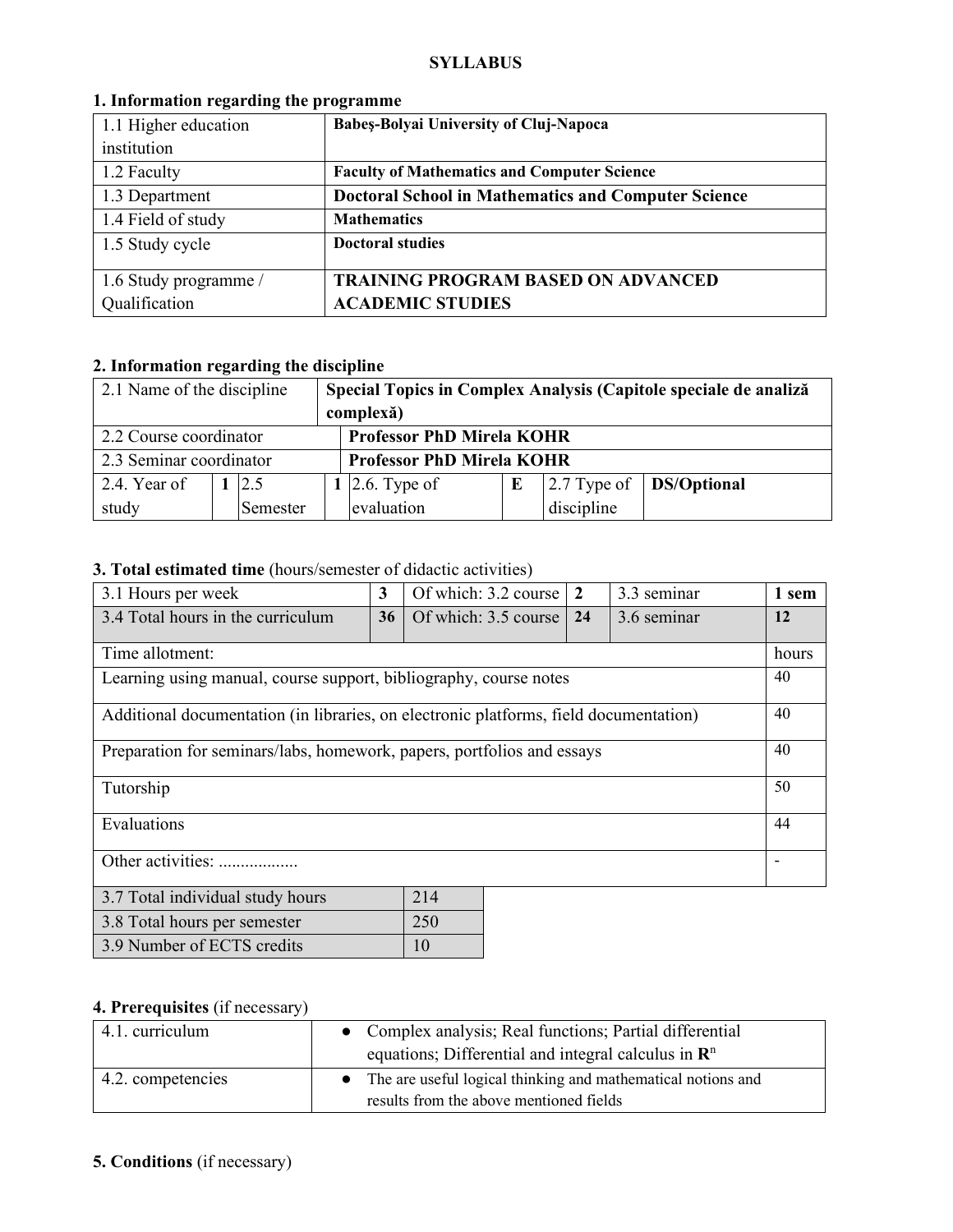| 5.1. for the course       | • Classroom with blackboard/video projector |
|---------------------------|---------------------------------------------|
| 5.2. for the seminar /lab | • Classroom with blackboard/video projector |
| activities                |                                             |

## **6. Specific competencies acquired**

|       | s peeme competencies acquirea                                                                                      |
|-------|--------------------------------------------------------------------------------------------------------------------|
| Prof  | Ability to understand and manipulate concepts, individual results and advanced mathematical theories.<br>$\bullet$ |
| essio | Ability to use scientific language and to write scientific reports and papers.                                     |
| nal   |                                                                                                                    |
| com   |                                                                                                                    |
| pete  |                                                                                                                    |
| ncies |                                                                                                                    |
|       |                                                                                                                    |
| Tran  | Ability to inform themselves, to work independently or in a team in order to carry out studies and to<br>$\bullet$ |
| svers | solve complex problems.                                                                                            |
| al    | Ability to use advanced and complementary knowledge in order to obtain a PhD in Pure Mathematics,<br>$\bullet$     |
| com   | Applied Mathematics, or in other fields that use concepts in complex analysis.                                     |
| pete  |                                                                                                                    |
| ncies | Ability for continuous self-perfecting and study.                                                                  |
|       |                                                                                                                    |

# **7. Objectives of the discipline** (outcome of the acquired competencies)

| 7.1 General objective of the<br>discipline  | · Knowledge, understanding and use of main concepts and results of complex<br>analysis.<br>· Knowledge, understanding and use of methods of complex analysis in the study of<br>special problems in pure and applied mathemnatics.<br>Ability to use and apply concepts and fundamental results of advanced mathematics<br>in the study of specific problems of complex analysis. |
|---------------------------------------------|-----------------------------------------------------------------------------------------------------------------------------------------------------------------------------------------------------------------------------------------------------------------------------------------------------------------------------------------------------------------------------------|
| 7.2 Specific objective of the<br>discipline | Acquiring basic and advanced knowledge in complex analysis.<br>Knowledge, understanding and use of advanced topics in mathematics in the<br>study of special problems in complex analysis.<br>Ability of the PhD student involvement in scientific research.                                                                                                                      |

## **8. Content**

| 8.1 Course |                                                   | Teaching methods             | Remarks |
|------------|---------------------------------------------------|------------------------------|---------|
| Part I     |                                                   |                              |         |
|            | branches. Index (winding<br>number).<br>Analytic  | Lectures, modeling,          |         |
|            | General properties. The Cauchy integral formulas. | didactical demonstration,    |         |
|            | Applications.                                     | conversation. Presentation   |         |
|            |                                                   | of alternative explanations. |         |
|            | 2. Cauchy's theorem related to zeros and poles of | Lectures, modeling,          |         |
|            | meromorphic functions. The argument principle.    | didactical demonstration,    |         |
|            | Applications.                                     | conversation. Presentation   |         |
|            |                                                   | of alternative explanations. |         |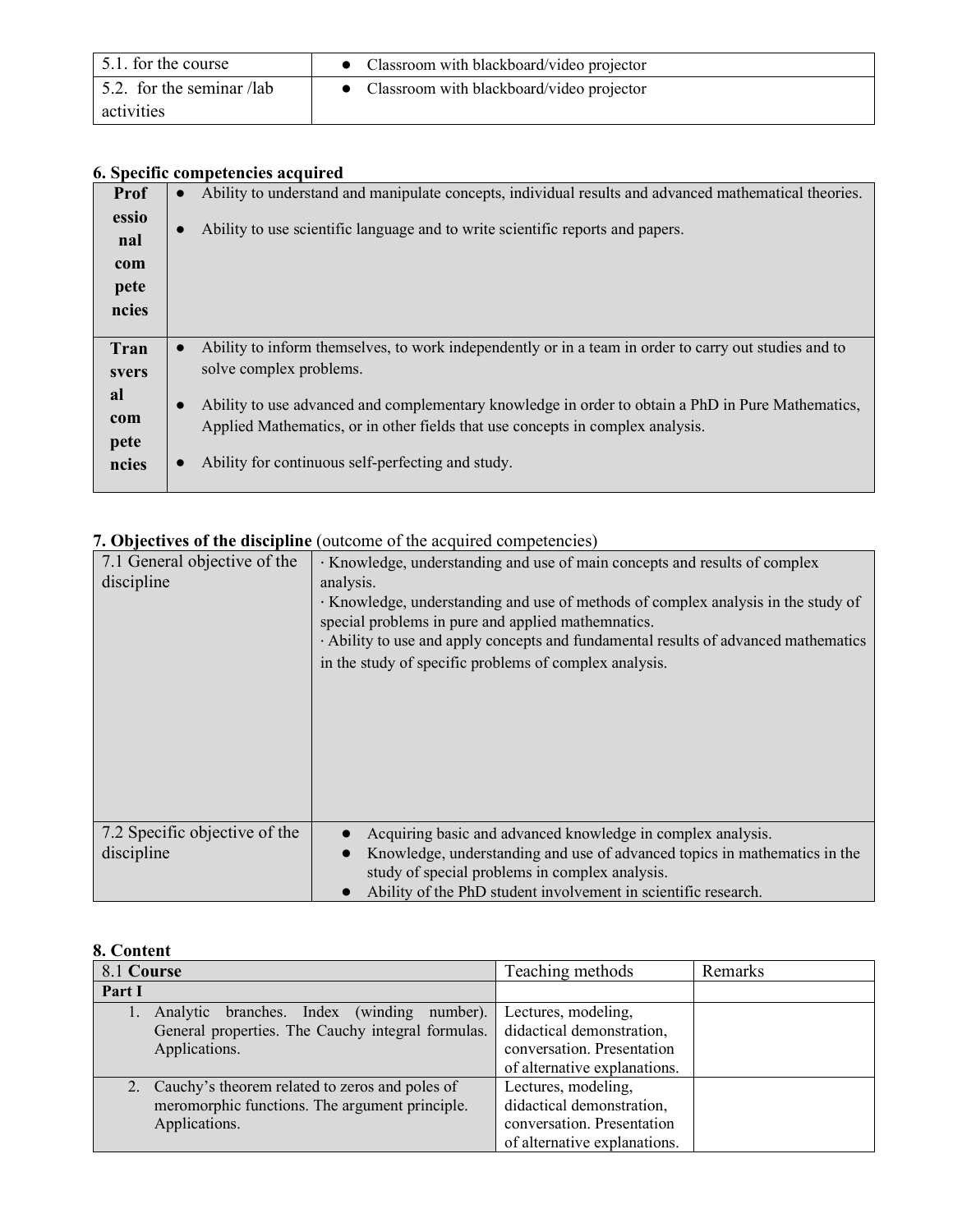|         | 3. Rouché's theorem. Open mapping theorem and                | Lectures, modeling,                                                                                    |
|---------|--------------------------------------------------------------|--------------------------------------------------------------------------------------------------------|
|         | Hurwitz's theorem. Applications.                             | didactical demonstration,                                                                              |
|         |                                                              | conversation. Presentation                                                                             |
|         |                                                              | of alternative explanations.                                                                           |
| 4.      | The Fréchet space $H(\Omega)$ . Families of holomorphic      | Lectures, modeling,                                                                                    |
|         | functions. Montel and Vitali's theorems. Extremal            | didactical demonstration,                                                                              |
|         | problems on compact subsets of $H(\Omega)$ .                 | conversation. Presentation                                                                             |
|         |                                                              | of alternative explanations.                                                                           |
|         | 5. Conformal mappings. The automorphisms of the              | Lectures, modeling,                                                                                    |
|         | unit disc and the upper half-plane. The                      | didactical demonstration,                                                                              |
|         | automorphisms of the complex plane.                          | conversation. Presentation                                                                             |
|         |                                                              | of alternative explanations.                                                                           |
| 6.      | The Riemann mapping theorem. Extension to the                | Lectures, modeling,                                                                                    |
|         | boundary.                                                    | didactical demonstration,                                                                              |
|         |                                                              | conversation. Presentation                                                                             |
|         |                                                              | of alternative explanations.                                                                           |
|         | 7. Univalent functions. General properties. The              | Lectures, modeling,                                                                                    |
|         | family S. The hyperbolic metric on the unit disc.            | didactical demonstration,                                                                              |
|         | Necessary and sufficient conditions for univalence           | conversation. Presentation                                                                             |
|         | on the unit disc.                                            | of alternative explanations.                                                                           |
|         | 8. Harmonic mappings on open subsets of C.                   | Lectures, modeling,                                                                                    |
|         | Subharmonic mappings. General results.                       | didactical demonstration,                                                                              |
|         | Applications.                                                | conversation. Presentation                                                                             |
|         |                                                              | of alternative explanations.                                                                           |
| 9.      | Conformal mappings of annuli.                                | Lectures, modeling,                                                                                    |
|         |                                                              | didactical demonstration,                                                                              |
|         |                                                              | conversation. Presentation                                                                             |
|         |                                                              | of alternative explanations.                                                                           |
| Part II |                                                              |                                                                                                        |
|         | 10. Introduction in the theory of functions of several       | Lectures, modeling,                                                                                    |
|         | complex variables. Holomorphic functions in $\mathbb{C}^n$ . | didactical demonstration,                                                                              |
|         | The generalized Cauchy-Riemann equations.                    | conversation. Presentation                                                                             |
|         | Integral representation of holomorphic functions on          | of alternative explanations.                                                                           |
|         | the polyidsc. Sequences and series of holomorphic            |                                                                                                        |
|         | functions in $\mathbb{C}^n$ .                                |                                                                                                        |
|         | 11. Sets of uniqueness for the holomorphic functions in      | Lectures, modeling,                                                                                    |
|         | $\mathbb{C}^n$ . The Montel and Vitali theorems. Holomorphic | didactical demonstration,                                                                              |
|         | mappings. Biholomorphic mappings in $\mathbb{C}^n$ . Fatou-  | conversation. Presentation                                                                             |
|         | Bieberbach domains. Poincaré's theorem.                      | of alternative explanations.                                                                           |
|         | 12. Cartan's uniqueness theorems. The automorphisms          | Lectures, modeling,                                                                                    |
|         | of the Euclidean unit ball and the unit polydisc in          | didactical demonstration,                                                                              |
|         | $\mathbb{C}^n$ .                                             | conversation. Presentation                                                                             |
|         |                                                              | of alternative explanations.                                                                           |
|         |                                                              |                                                                                                        |
|         | Bibliography                                                 |                                                                                                        |
|         |                                                              | 1. I. Graham, G. Kohr, Geometric Function Theory in One and Higher Dimensions, Marcel Dekker Inc., New |
|         | York, 2003.                                                  |                                                                                                        |
|         |                                                              |                                                                                                        |

- 2. G. Kohr, *Basic Topics in Holomorphic Functions of Several Complex Variables*, Cluj University Press, Cluj-Napoca, 2003.
- 3. G. Kohr, P.T. Mocanu, *Special Topics of Complex Analysis*, Cluj University Press, Cluj-Napoca, 2005 (in Romanian).
- 4. P. Hamburg, P.T. Mocanu, N. Negoescu, *Mathmatical Analysis* (*Complex Functions*), Editura Didactică şi Pedagogică, Bucureşti, 1982 (in Romanian).
- 5. C.A. Berenstein, R. Gay, *Complex Variables: An Introduction*, Springer-Verlag New York Inc., 1991.
- 6. Conway, J.B., *Functions of One Complex Variable,* vol. I, Graduate Texts in Mathematics, Springer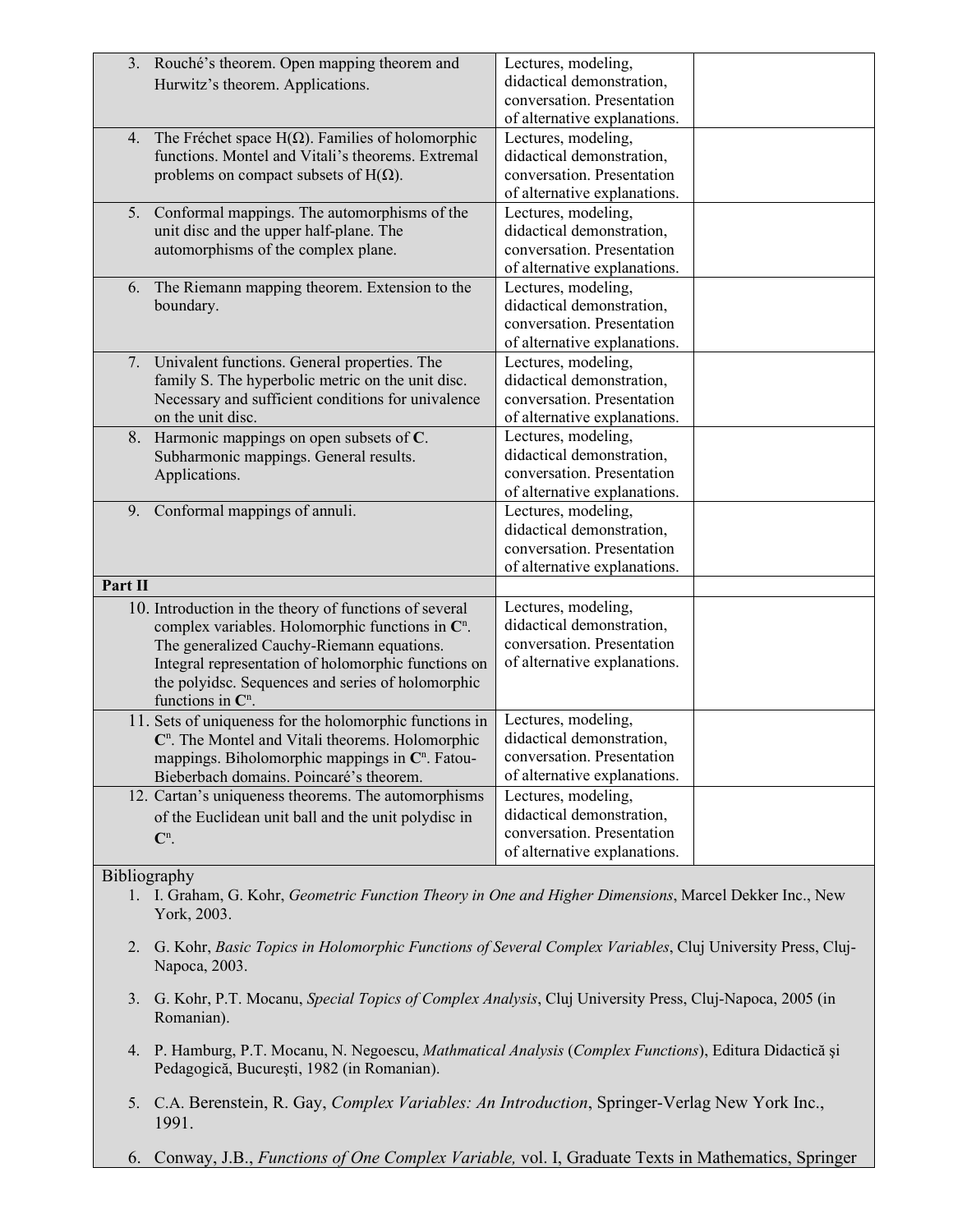Verlag, New York, 1978 (Second Edition).

- 7. K. Güerlebeck, K. Habetha, W. Spröβig, *Holomorphic Functions in the Plane and n-Dimensional Space,*  Birkhäuser, Basel-Boston-Berlin, 2008.
- 8. R.C. Gunning, *Introduction to Holomorphic Functions of Several Variables*, vol.I. *Function Theory*, Wadsworth & Brooks/Cole, Monterey, CA, 1990.
- 9. S.G. Krantz, *Function Theory of Several Complex Variables*, Reprint of the 1992 Edition, AMS Chelsea Publishing, Providence, Rhode Island, 2001.
- 10. R. Narasimhan, *Several Complex Variables*, The University of Chicago Press, Chicago, 1971.
- 11. M. Range, *Holomorphic Functions and Integral Representations in Several Complex Variables* Springer-Verlag, New York, 1986.
- 12. W. Rudin, *Function Theory in the Unit Ball of*  $C<sup>n</sup>$ , Springer-Verlag, New York, 1980.

|        | 8.2 Seminar                                                                                                                   | Teaching methods                                                                                                                                             | Remarks     |
|--------|-------------------------------------------------------------------------------------------------------------------------------|--------------------------------------------------------------------------------------------------------------------------------------------------------------|-------------|
| Part I |                                                                                                                               |                                                                                                                                                              |             |
| 1.     | Applications of residues to the computation of<br>some real integrals.                                                        | Applications of course concepts.<br>Description of arguments and<br>proofs for solving problems.<br>Homework assignments. Direct<br>answers to PhD students. | 1 hour/week |
|        | 2. Applications of the argument principle and<br>Rouché's Theorem.                                                            | Applications of course concepts.<br>Description of arguments and<br>proofs for solving problems.<br>Homework assignments. Direct<br>answers to PhD students. | 1 hour/week |
| 3.     | Examples of compact families of holomorphic<br>functions. Extremal problems on compact subsets<br>of $H(\Omega)$ .            | Applications of course concepts.<br>Description of arguments and<br>proofs for solving problems.<br>Homework assignments. Direct<br>answers to PhD students. | 1 hour/week |
| 4.     | Sufficient conditions of univalence for<br>holomorphic functions of one complex variable.<br>Examples of univalent functions. | Applications of course concepts.<br>Description of arguments and<br>proofs for solving problems.<br>Homework assignments. Direct<br>answers to PhD students. | 1 hour/week |
|        | 5. The family S. Properties and examples.                                                                                     | Applications of course concepts.<br>Description of arguments and<br>proofs for solving problems.<br>Homework assignments. Direct<br>answers to PhD students. |             |
| 6.     | .Necessary and sufficient conditions of univalence<br>for holomorphic functions on the unit disc.                             | Applications of course concepts.<br>Description of arguments and<br>proofs for solving problems.<br>Homework assignments. Direct<br>answers to PhD students. |             |
|        | 7. Applications of the Riemann mapping theorem.<br>Conformal mappings of special simply connected<br>domains in $C(I)$ .      | Applications of course concepts.<br>Description of arguments and<br>proofs for solving problems.<br>Homework assignments. Direct<br>answers to PhD students. | 1 hour/week |
| 8.     | Applications of the Riemann mapping theorem.<br>Conformal mappings of special simply connected<br>domains in $C$ (II).        | Applications of course concepts.<br>Description of arguments and<br>proofs for solving problems.<br>Homework assignments. Direct<br>answers to PhD students. | 1 hour/week |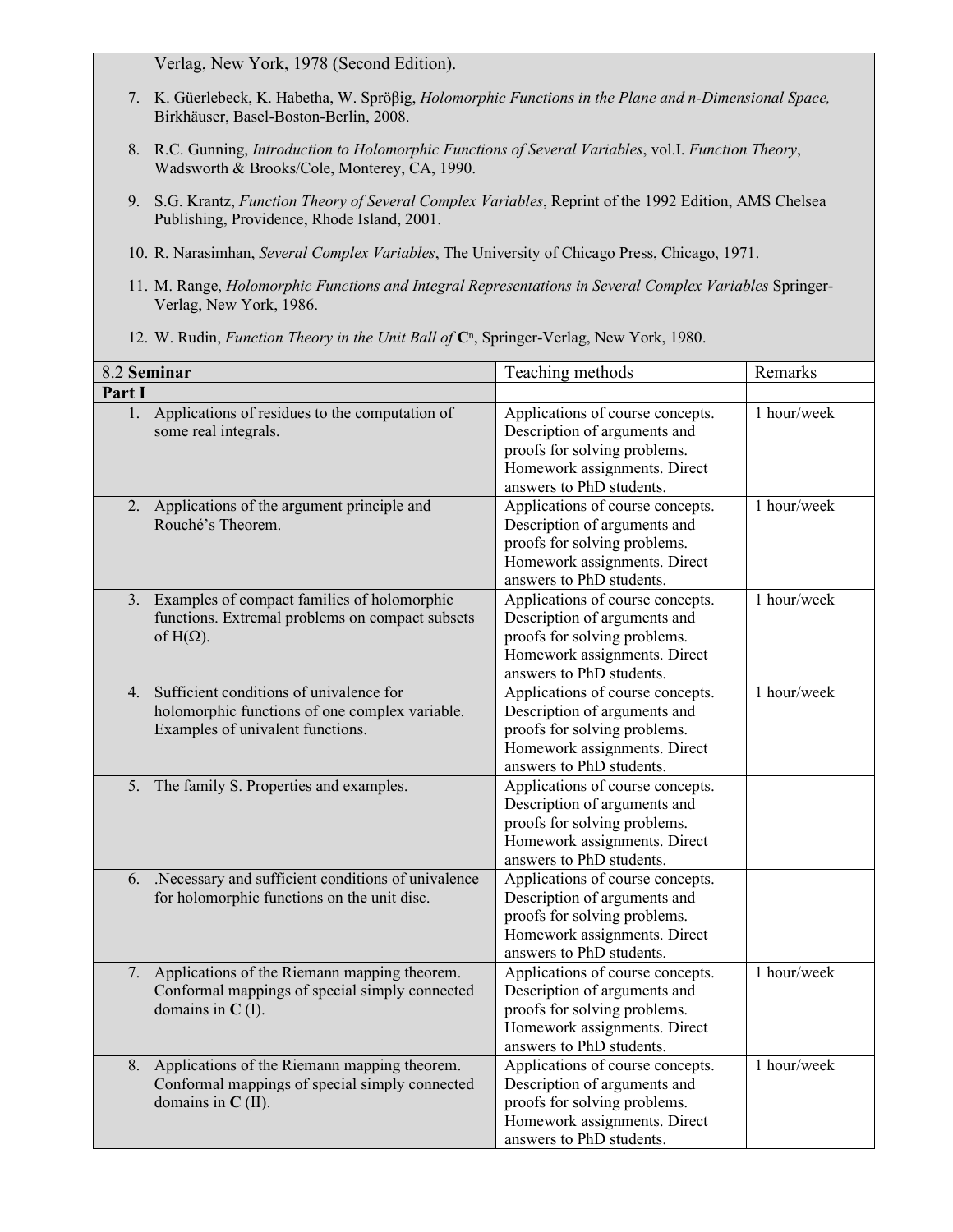|         | 9. Harmonic mappings. Subharmonic mappings.<br>Examples and applications.                                                                                                                                                                                                                                                                                       | Applications of course concepts.<br>Description of arguments and<br>proofs for solving problems.<br>Homework assignments. Direct<br>answers to PhD students. |             |  |  |  |
|---------|-----------------------------------------------------------------------------------------------------------------------------------------------------------------------------------------------------------------------------------------------------------------------------------------------------------------------------------------------------------------|--------------------------------------------------------------------------------------------------------------------------------------------------------------|-------------|--|--|--|
| Part II | 10. Applications of the Cauchy integral representations<br>on the unit polydisc in $\mathbb{C}^n$ . Applications of the<br>maximum modulus theorem and the Schwarz<br>Lemma for holomorphic functions of several<br>complex variables.                                                                                                                          | Applications of course concepts.<br>Description of arguments and<br>proofs for solving problems.<br>Homework assignments. Direct<br>answers to PhD students. | 1 hour/week |  |  |  |
|         | 11. Pluriharmonic functions and plurisubharmonic<br>functions. Examples                                                                                                                                                                                                                                                                                         | Applications of course concepts.<br>Description of arguments and<br>proofs for solving problems.<br>Homework assignments. Direct<br>answers to PhD students. | 1 hour/week |  |  |  |
|         | 12. Sufficient conditions of univalence for<br>holomorphic mappings on the unit ball in $\mathbb{C}^n$ .<br>Examples of locally biholomorphic mappings.<br>Examples of univalent mappings. Examples of<br>biholomorphic automorphisms of the n-<br>dimensional complex space C <sup>n</sup> . Fatou-Bieberbach<br>domains and Runge domains in $\mathbb{C}^n$ . | Applications of course concepts.<br>Description of arguments and<br>proofs for solving problems.<br>Homework assignments. Direct<br>answers to PhD students. | 1 hour/week |  |  |  |
|         | Bibliography<br>1. I. Graham, G. Kohr, Geometric Function Theory in One and Higher Dimensions, Marcel Dekker Inc., New<br>York, 2003.                                                                                                                                                                                                                           |                                                                                                                                                              |             |  |  |  |
|         | 2. G. Kohr, Basic Topics in Holomorphic Functions of Several Complex Variables, Cluj University Press, Cluj-<br>Napoca, 2003.                                                                                                                                                                                                                                   |                                                                                                                                                              |             |  |  |  |
|         | 3. G. Kohr, P.T. Mocanu, Special Topics of Complex Analysis, Cluj University Press, Cluj-Napoca, 2005 (in<br>Romanian).                                                                                                                                                                                                                                         |                                                                                                                                                              |             |  |  |  |
|         | 4. P. Hamburg, P.T. Mocanu, N. Negoescu, <i>Mathmatical Analysis</i> (Complex Functions), Editura Didactică și<br>Pedagogică, București, 1982 (in Romanian).                                                                                                                                                                                                    |                                                                                                                                                              |             |  |  |  |
|         | 5. Bulboacă, T., Joshi, S.B., Goswami, P., Complex Analysis. Theory and Applications, de Gruyter,<br>Berlin, Boston, 2019.                                                                                                                                                                                                                                      |                                                                                                                                                              |             |  |  |  |
|         | 6. Conway, J.B., Functions of One Complex Variable, vol. I, Graduate Texts in Mathematics, Springer<br>Verlag, New York, 1978 (Second Edition).                                                                                                                                                                                                                 |                                                                                                                                                              |             |  |  |  |
|         | 7. K. Güerlebeck, K. Habetha, W. Sprößig, Holomorphic Functions in the Plane and n-Dimensional Space,<br>Birkhäuser, Basel-Boston-Berlin, 2008.                                                                                                                                                                                                                 |                                                                                                                                                              |             |  |  |  |
|         | 8. R.C. Gunning, Introduction to Holomorphic Functions of Several Variables, vol.I. Function Theory,<br>Wadsworth & Brooks/Cole, Monterey, CA, 1990.                                                                                                                                                                                                            |                                                                                                                                                              |             |  |  |  |
|         | 9. S.G. Krantz, Function Theory of Several Complex Variables, Reprint of the 1992 Edition, AMS Chelsea<br>Publishing, Providence, Rhode Island, 2001.                                                                                                                                                                                                           |                                                                                                                                                              |             |  |  |  |
|         | 10. R. Narasimhan, Several Complex Variables, The University of Chicago Press, Chicago, 1971.                                                                                                                                                                                                                                                                   |                                                                                                                                                              |             |  |  |  |
|         | 11. R. Narasimhan, Y. Nievergelt, Complex Analysis in One Variable, Birkhäser, 2001.                                                                                                                                                                                                                                                                            |                                                                                                                                                              |             |  |  |  |
|         | 12. M. Range, <i>Holomorphic Functions and Integral Representations in Several Complex Variables Springer-</i><br>Verlag, New York, 1986.                                                                                                                                                                                                                       |                                                                                                                                                              |             |  |  |  |